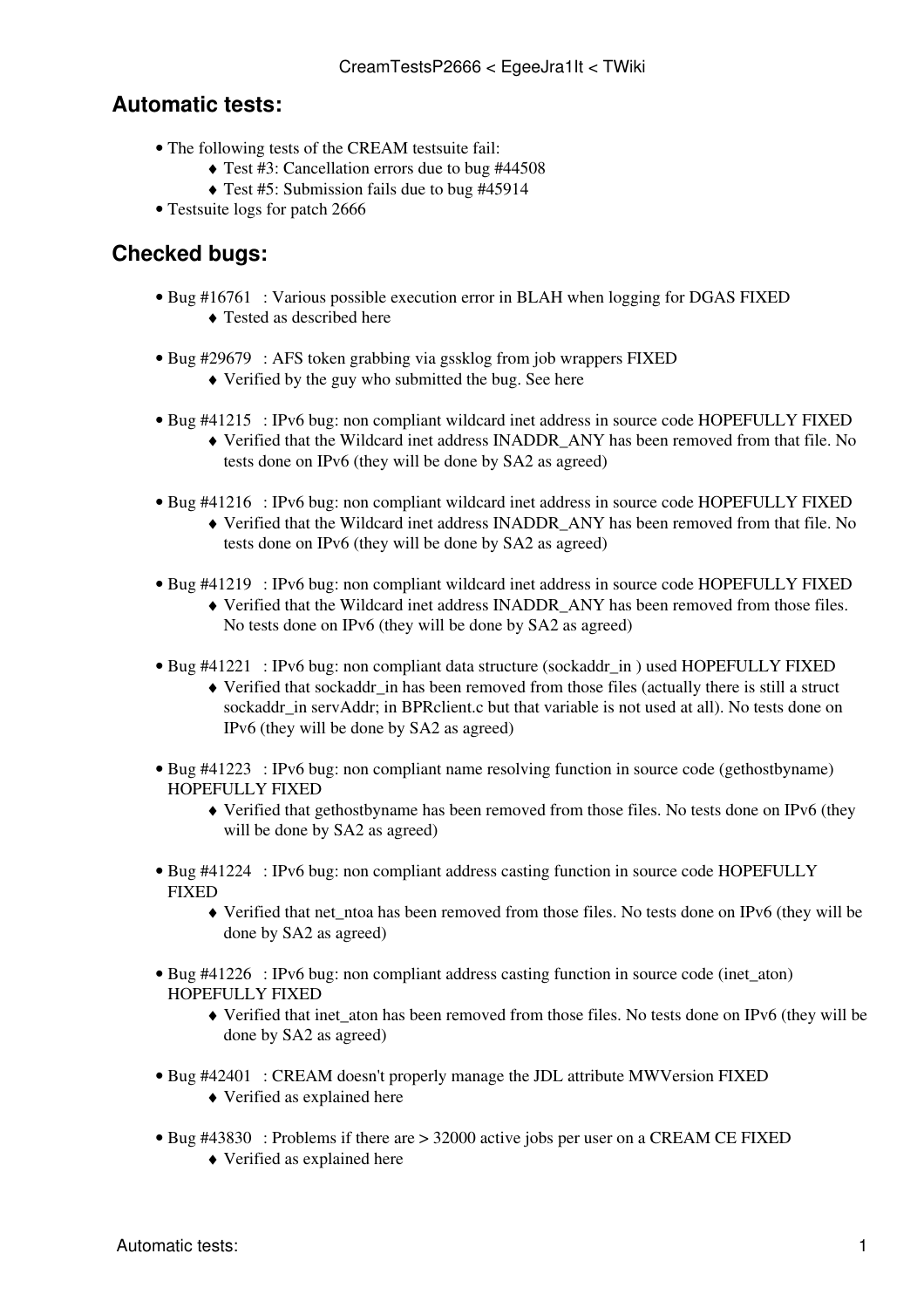- Bug [#44307](https://savannah.cern.ch/bugs/?44307) : CREAM job wrapper needs to be made compatible with uberftp 2.0 HOPEFULLY FIXED
	- ♦ Verified that in the jw there is that patch
	- Verified that it works on WNs where uberftp v. 1.x is installed and edg-gridftp-rm is not ♦ available
	- $\triangle$  Not possible to test on Wns where uberftp v. 2.x is installed
	- ♦ See also [here](https://savannah.cern.ch/bugs/?44307#comment1)
- Bug [#44447](https://savannah.cern.ch/bugs/?44447) : [JobType](https://wiki-igi.cnaf.infn.it/twiki/bin/edit/EgeeJra1It/JobType?topicparent=EgeeJra1It.CreamTestsP2666;nowysiwyg=0)="MPICH" still requires deprecated [NodeNumber](https://wiki-igi.cnaf.infn.it/twiki/bin/edit/EgeeJra1It/NodeNumber?topicparent=EgeeJra1It.CreamTestsP2666;nowysiwyg=0) attribute FIXED ♦ Verified as explained [here](https://savannah.cern.ch/bugs/?44447#comment4)
- Bug [#44849](https://savannah.cern.ch/bugs/?44849) : Cream sometimes recycles the jobid of purged jobs HOPEFULLY FIXED ♦ The problem of duplicated CREAMjobids reported in the bug was not seen anymore
- Bug [#44888](https://savannah.cern.ch/bugs/?43830) : Issue with CREAM template configuration file FIXED
	- ♦ Verified as explained [here](https://savannah.cern.ch/bugs/?44888#comment1)
- Bug [#44889](https://savannah.cern.ch/bugs/?43830) : Issue with CEMon template configuration file FIXED
	- ♦ Verified as explained [here](https://savannah.cern.ch/bugs/?44889#comment1)
- Bug [#45253](https://savannah.cern.ch/bugs/?45253) : executing /opt/glite/libexec/jobwrapper in blah FIXED
	- Checked on a WN where /opt/lcg/libexec/jobwrapper exists. It was verified that this was ♦ executed
	- Checked on a WN where both /opt/lcg/libexec/jobwrapper and /opt/glite/libexec/jobwrapper ♦ exist. It was verified that the latter was executed.
- Bug [#45259](https://savannah.cern.ch/bugs/?45259) : Relevant information about a job like delegationId, gridJobId and worker node name should by logged by CREAM FIXED
	- ♦ Verified as explained [here](https://savannah.cern.ch/bugs/?45259#comment1)
- Bug [#45717](https://savannah.cern.ch/bugs/?45717) : BLParserPBS should consider log lines like "unable to run job" HOPEFULLY FIXED How to test this bug is described [here](https://savannah.cern.ch/bugs/?45717#comment1) . Unfortunately I don't know how to reproduce that ♦ problem.
- Bug [#46419](https://savannah.cern.ch/bugs/?46419) : CREAM sandbox area should be scratched when the CREAM DB is scratched FIXED ♦ Verified as explained [here](https://savannah.cern.ch/bugs/?46419#comment2)
- Bug [#46433](https://savannah.cern.ch/bugs/?46419) : The job wrapper should not try to download the associated delegation proxy if the proxy renewal is not enabled FIXED
	- ♦ Verified as explained [here](https://savannah.cern.ch/bugs/?46433#comment1)
- Bug [#46508](https://savannah.cern.ch/bugs/?46508) : ban-plugin should be initialized in cream-config.xml FIXED
	- $\bullet$  verify that the authorization section of the cream-config.xml file contains the ban plugin.
- Bug [#46589](https://savannah.cern.ch/bugs/?46589) : glite-cream-purger.sh should be removed from CREAM RPM FIXED
	- ♦ Verified that the glite-ce-cream RPM doesn't provide anymore that executable.
- Bug [#46722](https://savannah.cern.ch/bugs/?46722) : Issue with creation of sandbox dir in CREAM FIXED
	- Verified that the CREAM conf file (cream-config.xml) ♦ CREAM\_CREATE\_SANDBOX\_BIN\_PATH refers to the new executable /opt/glite/bin/glite-cream-createsandboxdir
- Bug [#46794](https://savannah.cern.ch/bugs/?46794) : [JobPurger](https://wiki-igi.cnaf.infn.it/twiki/bin/edit/EgeeJra1It/JobPurger?topicparent=EgeeJra1It.CreamTestsP2666;nowysiwyg=0) should cancel jobs from the database even if the workingDirectory field is not set. FIXED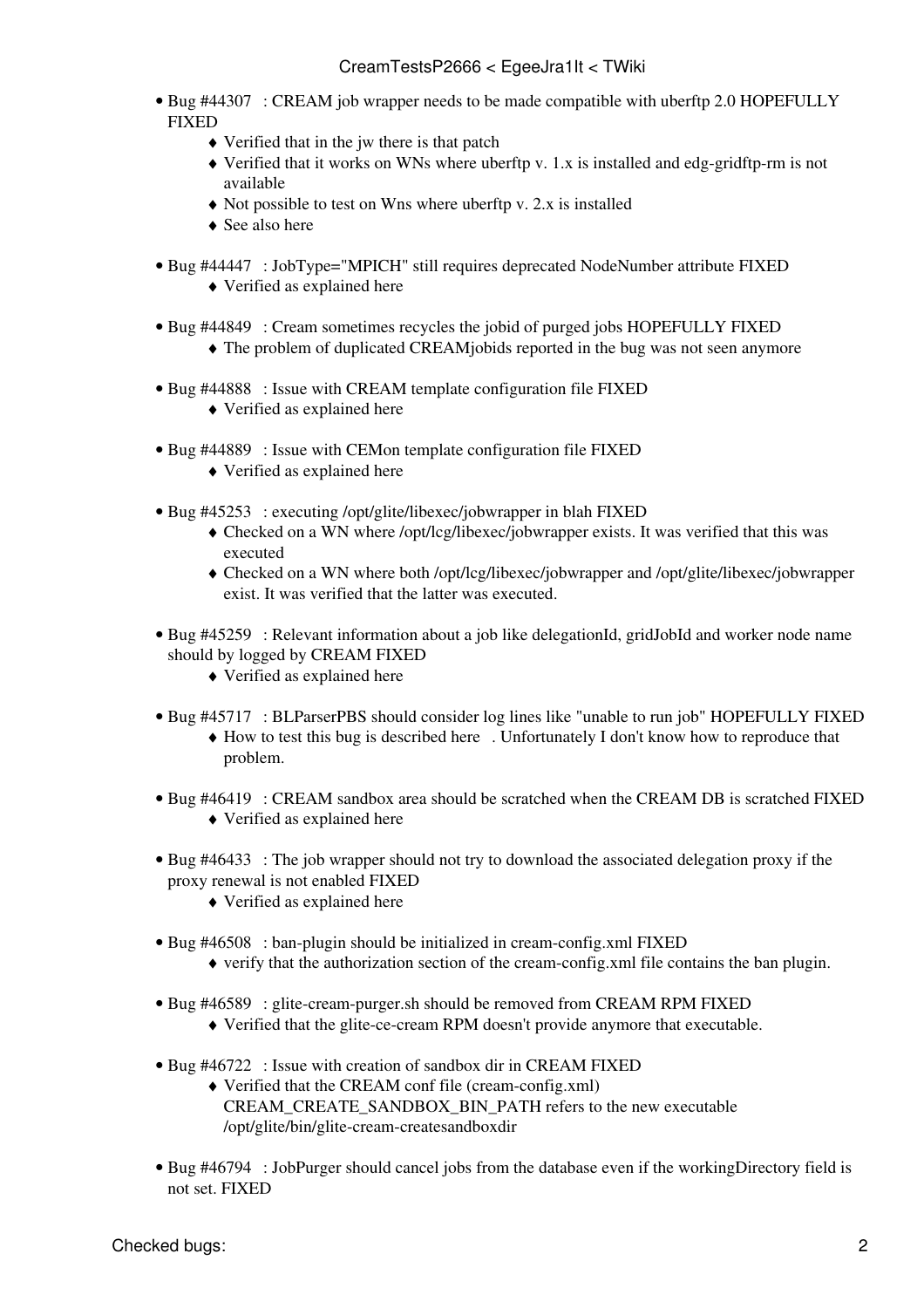- ♦ Verified as explained [here](https://savannah.cern.ch/bugs/?46794#comment2)
- Bug [#47400](https://savannah.cern.ch/bugs/?47400) : Connection timeout for asynchronous commands HOPEFULLY FIXED ♦ Not reproduced anymore
- Bug [#47447](https://savannah.cern.ch/bugs/?47447) : Cream doesn't handle the jdl parameter [MaxOutputSandboxSize](https://wiki-igi.cnaf.infn.it/twiki/bin/edit/EgeeJra1It/MaxOutputSandboxSize?topicparent=EgeeJra1It.CreamTestsP2666;nowysiwyg=0) FIXED
	- ♦ Verified as explained [here](https://savannah.cern.ch/bugs/index.php?47447#comment1)
- Bug [#47461](https://savannah.cern.ch/bugs/?47461) : The jobPurge command must be executed with low priority HOPEFULLY FIXED
	- To check the priority of the commands, the DB should be checked. But when a job is purged, ♦ the entry for that job is removed from the DB. So it should be checked when there are many commands in the queue, before the purge is actually executed
- Bug [#48083](https://savannah.cern.ch/bugs/?48083) : CREAM unhelpful error for glexec problem FIXED
	- ♦ Verified as explained [here](https://savannah.cern.ch/bugs/index.php?48083#comment2)
- Bug [#48144](https://savannah.cern.ch/bugs/?48144) : Problems with purge in CREAM when the mapped group name is different than the VO name FIXED
	- ♦ Verified as explained [here](https://savannah.cern.ch/bugs/index.php?48144#comment1)
- Bug [#48263](https://savannah.cern.ch/bugs/?48263) : cannot store the delegation proxy locally HOPEFULLY FIXED
	- ♦ run cream-test-monitored-submit command with high values of the options -n, -m and -C
- Bug [#48302](https://savannah.cern.ch/bugs/?48302) : cannot store the delegation proxy locally FIXED
	- ♦ Verified as described [here](https://savannah.cern.ch/bugs/index.php?48302#comment3) .
- Bug [#48482](https://savannah.cern.ch/bugs/?48482) : cannot store the delegation proxy locally FIXED
	- ♦ Check [here](https://savannah.cern.ch/bugs/index.php?48482#comment2) to understand how to test the fix.
	- ♦ The problem was happening at CNAF. After having applied the fix, it didn't appear anymore
- Bug [#48808](https://savannah.cern.ch/bugs/?48808) : Async commands return "job status mismatch" FIXED
	- ♦ Cancel a job and verify the correct execution of that operation
- Bug [#49246](https://savannah.cern.ch/bugs/?49246) : JobCancel fails with a generic error FIXED
	- ♦ cancel a list of running jobs using the command glite-ce-job-cancel -i
	- ♦ verify that the status of each job of the list is CANCELLED
- Bug [#49284](https://savannah.cern.ch/bugs/?49284) : Wrong format for [BlackListServicePDP](https://wiki-igi.cnaf.infn.it/twiki/bin/edit/EgeeJra1It/BlackListServicePDP?topicparent=EgeeJra1It.CreamTestsP2666;nowysiwyg=0) config file FIXED
	- $\bullet$  insert the DN of the user in quotes in the lcas config file (/opt/glite/etc/lcas/ban\_users.db)
	- ♦ try any command and verify that the user is not allowed
	- ♦ remove the DN
	- ♦ try any command and verify the the user is allowed again
	- $\triangle$  this bug is related to [#46508](https://savannah.cern.ch/bugs/?46508) (see above)
- Bug [#49514](https://savannah.cern.ch/bugs/?49514) : Issue with requirements forwarding and 'member' function FIXED
	- ♦ Tested as described [here](https://savannah.cern.ch/bugs/?49514#comment2)
- Bug [#49557](https://savannah.cern.ch/bugs/?49557) : BLParserLSF problem with lsid at startup FIXED
	- $\blacklozenge$  Verified as described [here](https://savannah.cern.ch/bugs/?49557#comment1) .
- Bug [#49932](https://savannah.cern.ch/bugs/?49932) : Maximum number of active db connections exceeded NOT REPRODUCIBLE
	- lower the value of the attribute maxActive in the file ♦ /usr/share/tomcat5/conf/Catalina/localhost/ce-cream.xml
	-